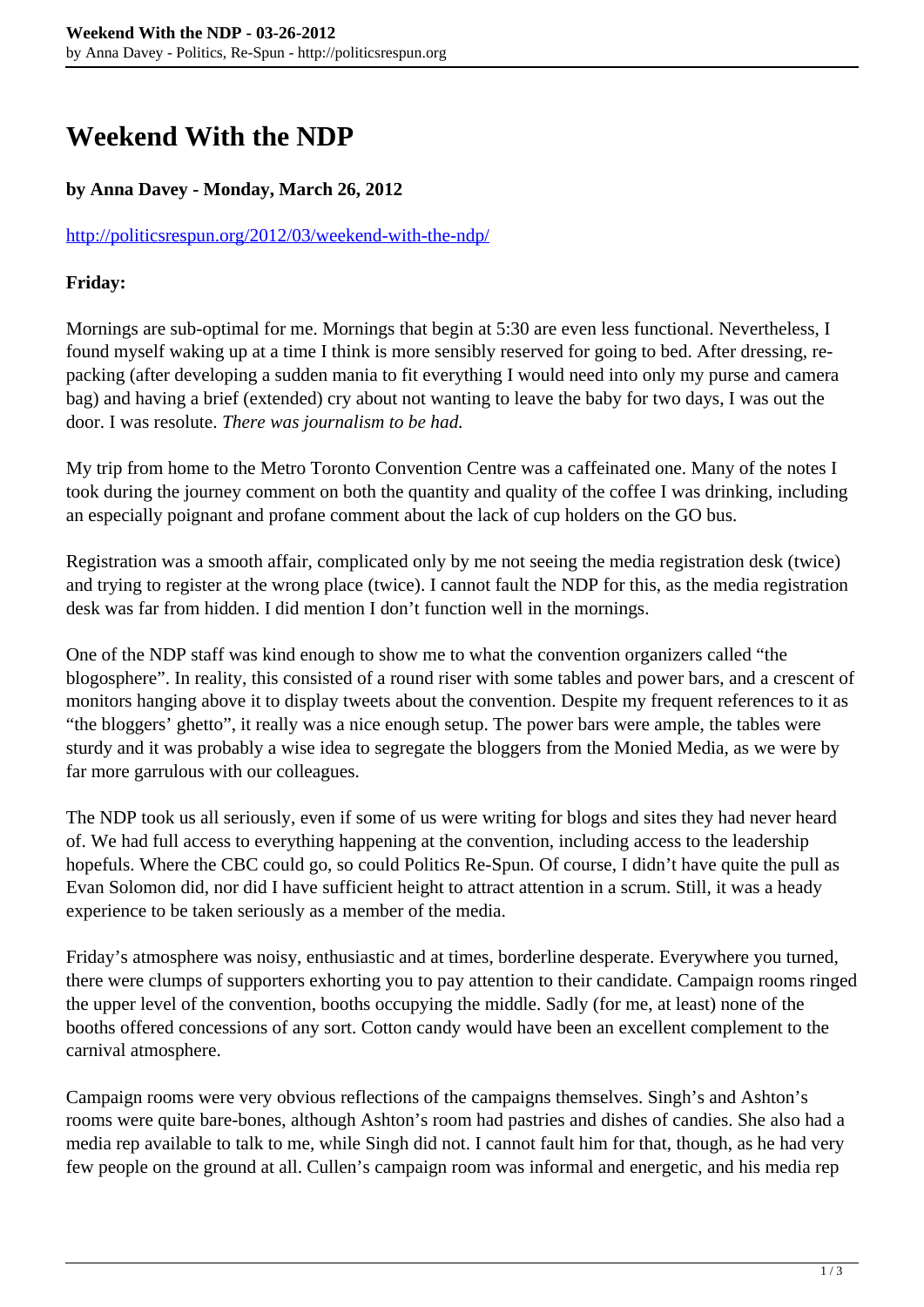was by far the most accessible, going so far as to give me her cell phone number so I could call or text with any spur of the moment questions. I never actually saw the inside of Dewar's campaign room, having been intercepted at the door and passed off to his media rep, who was in the hallway outside the room. I thought the campaign was striking a weird note when Dewar's rep promised me there would be a hip-hop tribute to Jack Layton in Dewar's showcase. Nash's room was high-energy (I must say, also, that she had the nicest-looking swag – those t-shirts were *fantastic*), but focused. Topp's campaign manager, Raymond Guardia, took the time to speak to me, which seemed to be a reflection of how earnest Topp's campaign really was. Guardia was also the most reflective, offering the greatest amount of insight into how the entire leadership race was proceeding. And, perhaps most tellingly of all, Mulcair's campaign room was slightly inhospitable, and contained no one that could speak to me.

The energy on the floor was huge, and delegates supporting their candidate stood in clumps at every turn. Nash's supporters, in particular, were out in force. I could tell whenever I was within 2 floors of them, simply from the sheer volume of their chanting and cheering. They were also the best mobilized, right down to the flash mob Nash's campaign organized.

The energy during the opening ceremonies was huge. It was like everyone in the crowd was giddy. In all honesty, they probably were. Up until the opening ceremonies only staff and media had been allowed into the hall, with delegates contained in the frenetic upper levels. Nycole Turmel received a fantastic response to her speech. Andrea Horwath, leader of the Ontario NDP, also received a lot of love from the crowd. The feeling on the floor was one of excitement, anticipating and joy.

The showcases were fairly well received on a universal level, although specific response was hit or miss.

Cullen's decision to walk onstage and start talking, free of gimmickry, probably had the most polarized response among delegates. Some loved it, some thought his speech was awful. There seemed to be no middle ground.

Dewar's foray into urban music was an awkward flop. Another flop was the moment he announced he had "shooken" hands with thousands.

Topp's showcase featured a lot of messaging about him being "ready" to take on party leadership, emphasis on ascendancy. His supporters were the first to crowd the stage. Topp wasn't begging for votes. He knew he was a strong candidate, and delivered his message efficiently and confidently.

I wish I could report more on how Ashton's showcase was received, but I spent most of it conducting an interview with Andrea Horwath. The parts of Ashton's speech that I did hear were catchy, well-written and masterfully delivered.

Mulcair's showcase was… special. From the drummers that preceded him every time he entered or left the hall (and the source of many amusing "war drums" jokes on Twitter), to his rushed speech, the impression he gave was less "future national leader" than it was "arrogant" or possibly "baffling".

Nash's showcase was easily the shrewdest. The 18 million introductions (or possibly it was seven) were a bit much, but anything featuring Alexa McDonough is tolerable. Nash entered to Florence + the Machine's *Dog Days Are Over*, which was a sly nod to the University of Guelph's vote mob campaign.